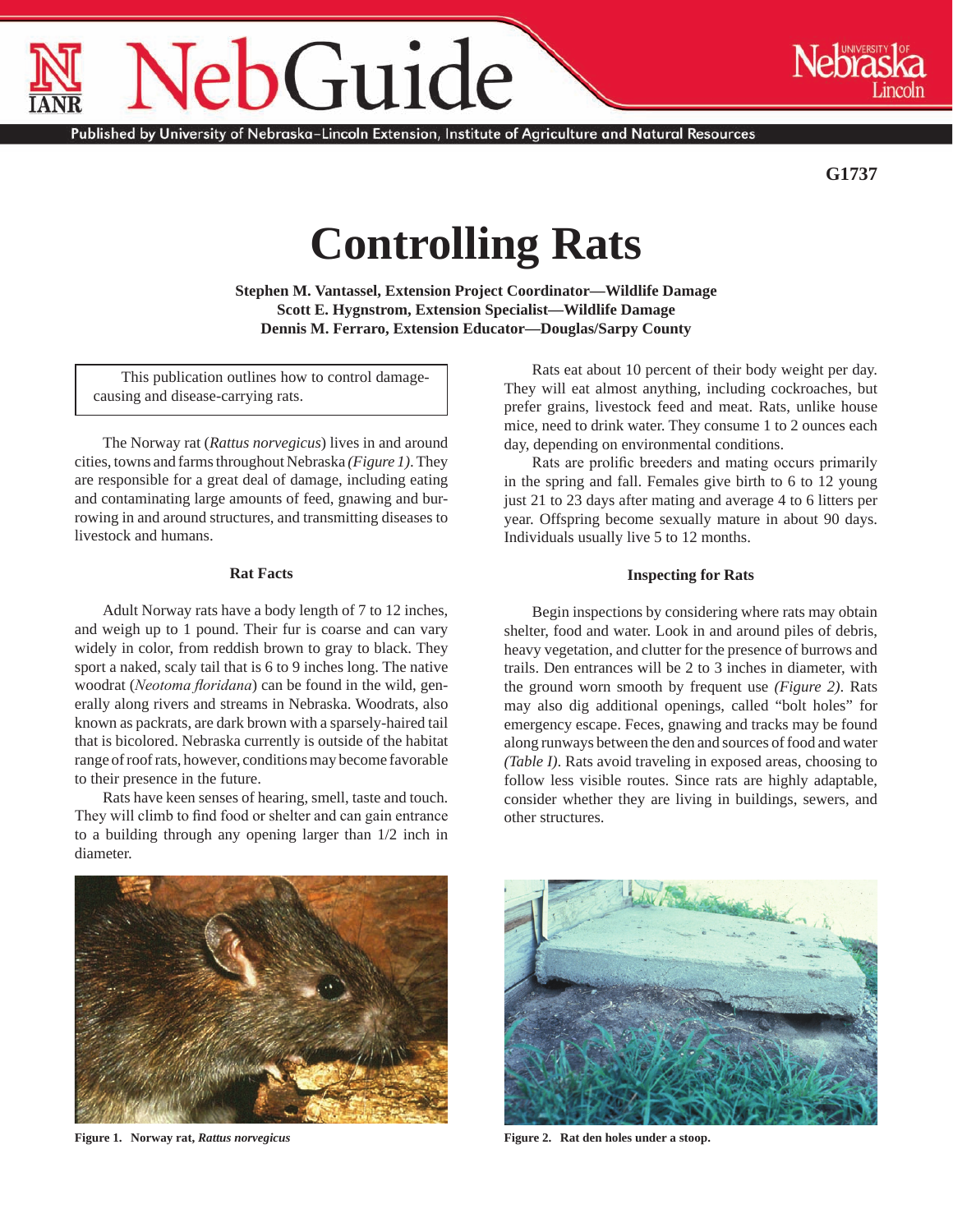#### **Table I. Rodent sign.**

| Sign                | House Mouse         | Norway Rat         |
|---------------------|---------------------|--------------------|
| Feces size (length) | $1/8$ to $1/4$ inch | $3/4$ inch         |
| Gnawing (width)     | $1/12$ inch         | $1/6$ inch         |
| Access hole         | $3/8$ inch minimum  | $1/2$ inch minimum |

# **Rat Control**

Effective and long-term control of rats requires an integrated approach. It is extremely rare for a rat infestation to be managed by means of a single control technique.

#### **Sanitation**

Reduce food, water and harborage necessary for rat survival. Whenever possible, clean up food spills, fix leaky faucets and modify bird feeders. Screen drainholes on the bottom of dumpsters to prevent rat entry. Stack packaged foods on pallets with adequate space left around and under stored articles to allow inspection for rat sign. Elevate stacked items, such as firewood and lumber. Remove piles of debris and keep grass trimmed around structures. Sanitation will reduce the number of activity points for rats and make other control efforts more effective. While sanitation is critical to the long-term management of rats, it is usually inadequate to control rats completely.

#### **Rodent-Proof Construction**

The most successful and permanent form of rat control is to "build them out" by eliminating their access to structures. Warehouses, grain mills, elevators, silos and corn cribs are especially vulnerable to rodent infestation. Ideally, locations where food is stored, processed or used should be rodentproof.

Seal any openings larger than 1/4 inch to exclude both rats and mice. Openings where utilities enter buildings should be sealed tightly with metal or concrete. Wood, plaster and caulk will not prevent rats from gnawing, but are preferable to leaving the gap open. Secure floor drains and sewer pipes with tight-fitting grates that have openings less than a 1/4 inch in diameter. Doors, windows, and screens should fit tightly. It may be necessary to cover edges with sheet metal to prevent gnawing. Maintain a 24-inch wide weed-free zone around buildings constructed with 1-inch crushed gravel to reduce rodent pressure on the building.

# **Traps**

Trapping is recommended for sensitive environments, such as schools, homes, hospitals or where rat populations are low. Trapping has several advantages: 1) it is non-toxic, 2) it permits the user to view his or her success, and 3) it allows for disposal of trapped rats, thereby eliminating odor problems which may occur when rodenticides are applied within buildings. While effective, trapping requires more skill and labor than most other methods. Prevent children, livestock, pets or desirable wildlife from accessing traps by placing them inside boxes or bait stations *(Figure 3)*.

Available rat traps include simple, wood-based snap-traps, expanded trigger snap-traps, clamshell traps, glue boards and electric-shock traps. Traps can be purchased at most farm and pest control supply stores. Cage and multiple-catch traps are not recommended, as they are not as effective as other traps.

Traps may be used with or without bait. When trapping without bait, place snap traps so that the trigger end lays perpendicular to the rat's path, thereby requiring the rat to step over the trigger *(Figure 4)*. Set traps close to walls, behind objects, in dark corners and in other out-of-the-way locations that rats frequent. For baited traps, secure bait to the trigger with string or common glue. Peanut butter, nutmeat, marshmallow, hot dog, bacon and pepperoni are attractive baits.

Rats are neophobic, meaning they tend to avoid anything new found in their environment. It is common for rats to wait two weeks before interacting with traps and toxicants. Always perform a thorough site inspection before initiating any control techniques. Note all locations where rat sign is



**Figure 3. Snap trap placed inside a bait station to reduce risk to children and non-target animals.**



**Figure 4. Proper placement of a rat snap-trap; trigger side abutting wall.**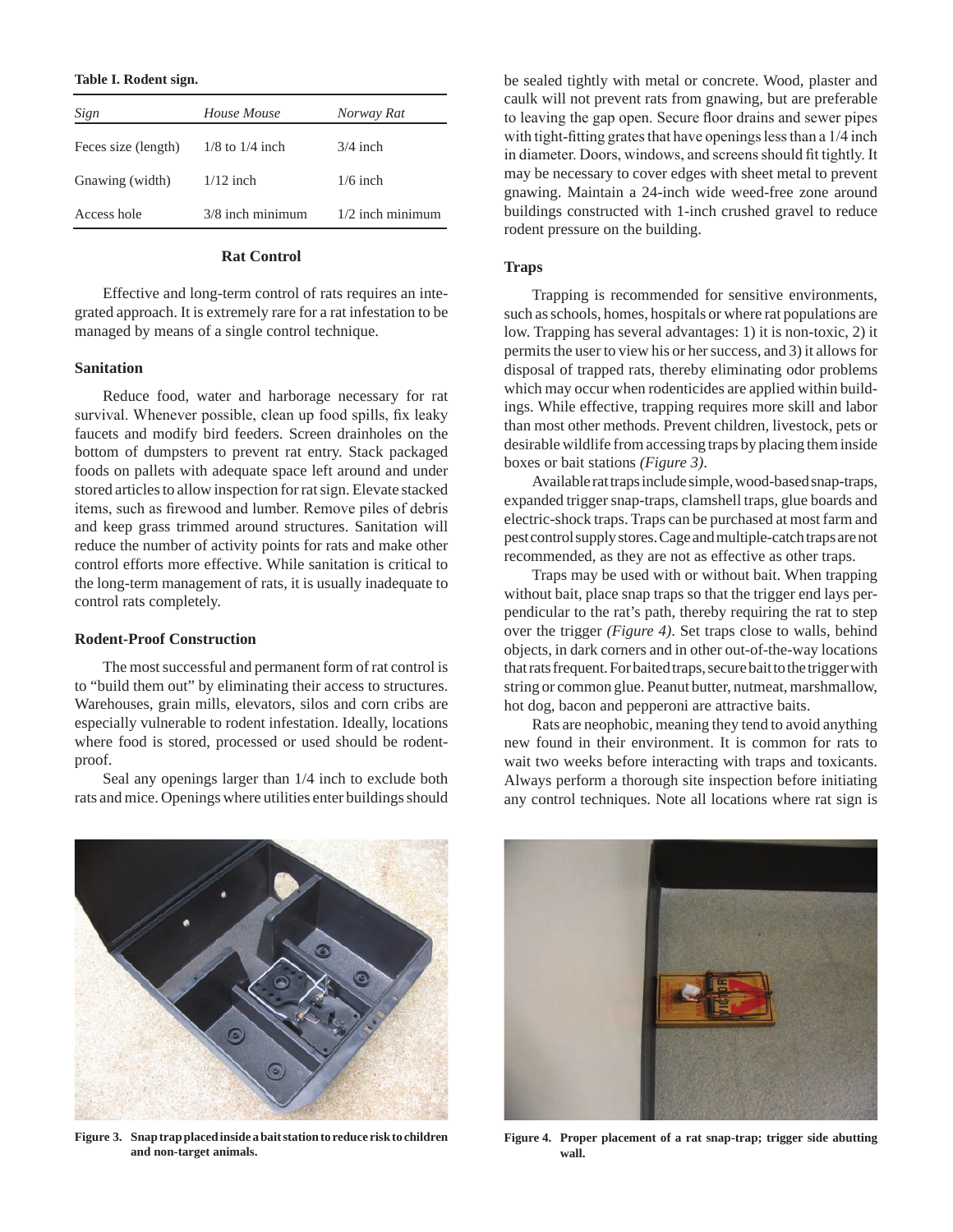| Table II. Anticoagulant rodenticides commonly used for rat control. |  |  |
|---------------------------------------------------------------------|--|--|
|                                                                     |  |  |

| Common name         | Mode of Action | Trade names                                                                     | Percent active ingredient<br>used in food bait |
|---------------------|----------------|---------------------------------------------------------------------------------|------------------------------------------------|
| <b>Brodifacoum</b>  | Anticoagulant  | D-Con II, Enforcer, Final, Havoc, Jaguar,<br>Ropax, Talon                       | 0.005                                          |
| <b>Bromadiolone</b> | Anticoagulant  | Boothill, Contrac, Hawk, Maki                                                   | 0.005                                          |
| Chlorophacinone     | Anticoagulant  | Bonide, Enforcer V, JT Eaton, RoZol®                                            | $0.05$ bait<br>0.2 tracking powder             |
| Difethialone        | Anticoagulant  | D-Con <sup>®</sup> , Enforcer, Generation, Hombre                               | 0.0025                                         |
| Diphacinone         | Anticoagulant  | Blue Death, Ditrac, Enforcer II, Ramik <sup>®</sup><br>Green, Tomcat, Ultrastop | $0.005$ bait<br>0.2 tracking powder            |
| Warfarin            | Anticoagulant  | Adios, Dean's, Kaput                                                            | 0.025                                          |

present. Familiarize rats with traps by placing unset traps where rat sign has been identified. Always use more traps than you think is necessary. Increase trapping success by using baited and unbaited traps. Set the traps when your baited traps require rebaiting. Secure all traps to prevent them from being moved. Check traps daily. Wear latex or vinyl gloves when removing dead rats. If a trap is successful in catching a rat, reset it in the same location.

Rat-sized glue boards are effective in catching juvenile and unhealthy rats. Place unsecured, glue boards along walls or in other areas where rats travel. Use covered glue boards in dusty areas and in food preparation sites. Use specially formulated "refrigerator use" glue boards when temperatures dip below 32o F.

# **Rodenticides**

A wide variety of rodenticides (toxic baits) and fumigants are available for controlling rats. We recommend commercially-prepared materials to remove the need to handle the more hazardous concentrated toxicants. Remove and destroy all uneaten bait at the end of any baiting program. Never leave baits exposed; always place them inside bait stations. (See NebGuide G1646, *Bait Stations for Controlling Rats and Mice*.)

**Anticoagulant rodenticides.** Multiple-dose rodenticides *(Table II)* generally are considered safer than single-dose rodenticides. Many multiple-dose rodenticides are anticoagulants

which cause death by causing internal bleeding. The active ingredients are used at very low levels, so bait shyness does not occur when using properly formulated baits.

Rats may feed on anticoagulant baits several times before death will occur. Fresh bait must be made available to rats continuously for at least two weeks, or as long as feeding occurs. Vitamin K is an antidote for anticoagulant toxicants.

**Non-anticoagulant rodenticides.** All non-anticoagulant rodenticides are Restricted Use Pesticides and can only be used by licensed pesticide applicators *(Table III)*. They can quickly knock down a rat population and may be preferred where rats are abundant or where it is difficult to get rats to accept bait for several days in succession because of competing food items. Cholecalciferol is capable of causing death after a single feeding, but the rats do not die for several days.

Bait acceptance can be increased by "prebaiting" with untreated bait for several days before the rodenticide is offered. If acceptance of prebait is poor, do not apply toxic bait: change the bait material or its placement. Bait shyness can occur with some non-anticoagulants, such as zinc phosphide, so it is best to use them only once per year at any location.

### **Bait selection and placement**

Applicators can choose from a variety of bait formulations, including grain baits, pellets and extruded and paraffin bait blocks. Pellets can be either loose or packaged in small plastic, cellophane or paper packets called "place packs."

|  | Table III. Non-anticoagulant rodenticides commonly used for rat control. |  |  |  |  |  |
|--|--------------------------------------------------------------------------|--|--|--|--|--|
|  |                                                                          |  |  |  |  |  |

| Common name                      | Mode of Action                       | <i>Trade Names</i>                                                      | Percent active ingredient<br>used in food bait |
|----------------------------------|--------------------------------------|-------------------------------------------------------------------------|------------------------------------------------|
| <b>Bromethalin</b>               | Central nervous<br>system disruption | Alliance, Assault®, Fastrac, Gunslinger,<br>Rampage®, Real-Kill, Tomcat | 0.01                                           |
| Cholecalciferol,<br>Vitamin $D2$ | Hypercalcemia                        | Quintox <sup>®</sup> , Rampage <sup>®</sup> , Tomcat Vitamin D3         | 0.075                                          |
| Zinc phosphide                   | Heart paralysis                      | ZP <sup>®</sup> Rodent Bait, ZP® Rodent Bait AG                         | 2.0 bait<br>10.0 tracking powder               |